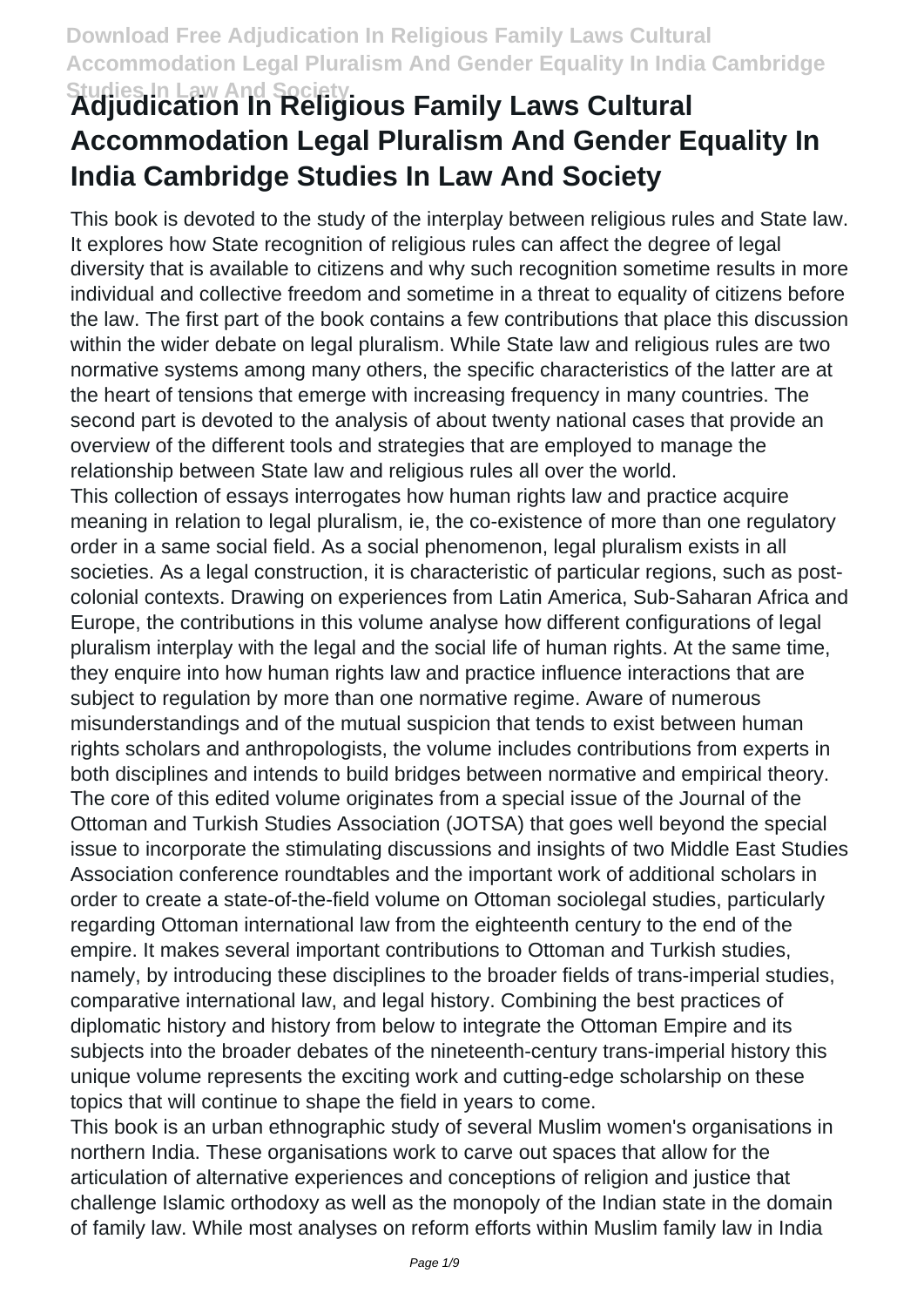**Studies In Law And Society** have focused on women's protection within the state legal system, this book offers the rare opportunity to understand how organised groups of Muslim women's rights activists contest marginalising forces present in the family and criminal courts, Shariat courts, local mosques, workplace, legislature and legal documents. It pushes against troubling assumptions that Islam is incompatible with ideas of women's rights and that the State is the only dispenser of justice, and offers new directions for studies on the dispersed nature of women's identities in Islamic family law.

Recently, new methods of dispute resolution in matters of family law-such as arbitration, mediation, and conciliation-have created new forms of legal culture that affect minority communities throughout the world. There are now multiple ways of obtaining restitution through nontraditional alternative dispute resolution (ADR) mechanisms. For some, the emergence of ADRs can be understood as part of a broader liberal response to the challenges presented by the settlement of migrant communities in Western liberal democracies. Questions of rights are framed as "multicultural challenges" that give rise to important issues relating to power, authority, agency, and choice. Underpinning these debates are questions about the doctrine and practice of secularism, citizenship, belonging, and identity. Gender and Justice in Family Law Disputes offers insights into how women's autonomy and personal decisionmaking capabilities are expressed via multiple formal and nonformal dispute-resolution mechanisms, and as part of their social and legal lived realities. It analyzes the specific ways in which both mediation and religious arbitration take shape in contemporary and comparative family law across jurisdictions. Demarcating lines between contemporary family mediation and new forms of religious arbitration, Bano illuminates the complexities of these processes across multiple national contexts.

Adjudication in Religious Family LawsCultural Accommodation, Legal Pluralism, and Gender Equality in India

The interaction between individual rights, which are often seen in secular terms, and religion is becoming an important and complex topic not only for academic study but for practical policy. This volume collects a range of writings from journals, edited collections and individual books which deal with different aspects of the interaction within the context of family life, and which appear with their original pagination. These studies have been selected because they throw a sharp light on central elements of the role of religion in determining the structure of the rights of family members in relation to one another, both from an historical and contemporary perspective. While many of the writings are focused on US and European systems, selected writings covering other systems illustrate the universal nature of the topic. The studies are accompanied by a reflective commentary from the editor which sets the writings in a broad context of social, constitutional and philosophical thought, with the aim of stimulating critical thought and discussion.

Incarceration of children is rising rapidly throughout of Australia, with indigenous children most at risk of imprisonment. Indigenous and non-indigenous children have been subject to detention in both welfare and justice systems in Australian states and territories since colonization. Countless governments and human rights enquiries have attempted to address the problem of the increasing criminalization of children, with little success. David McCallum traces the history of 'problem children' over several decades, demonstrating that the categories of neglected and offending children are both linked to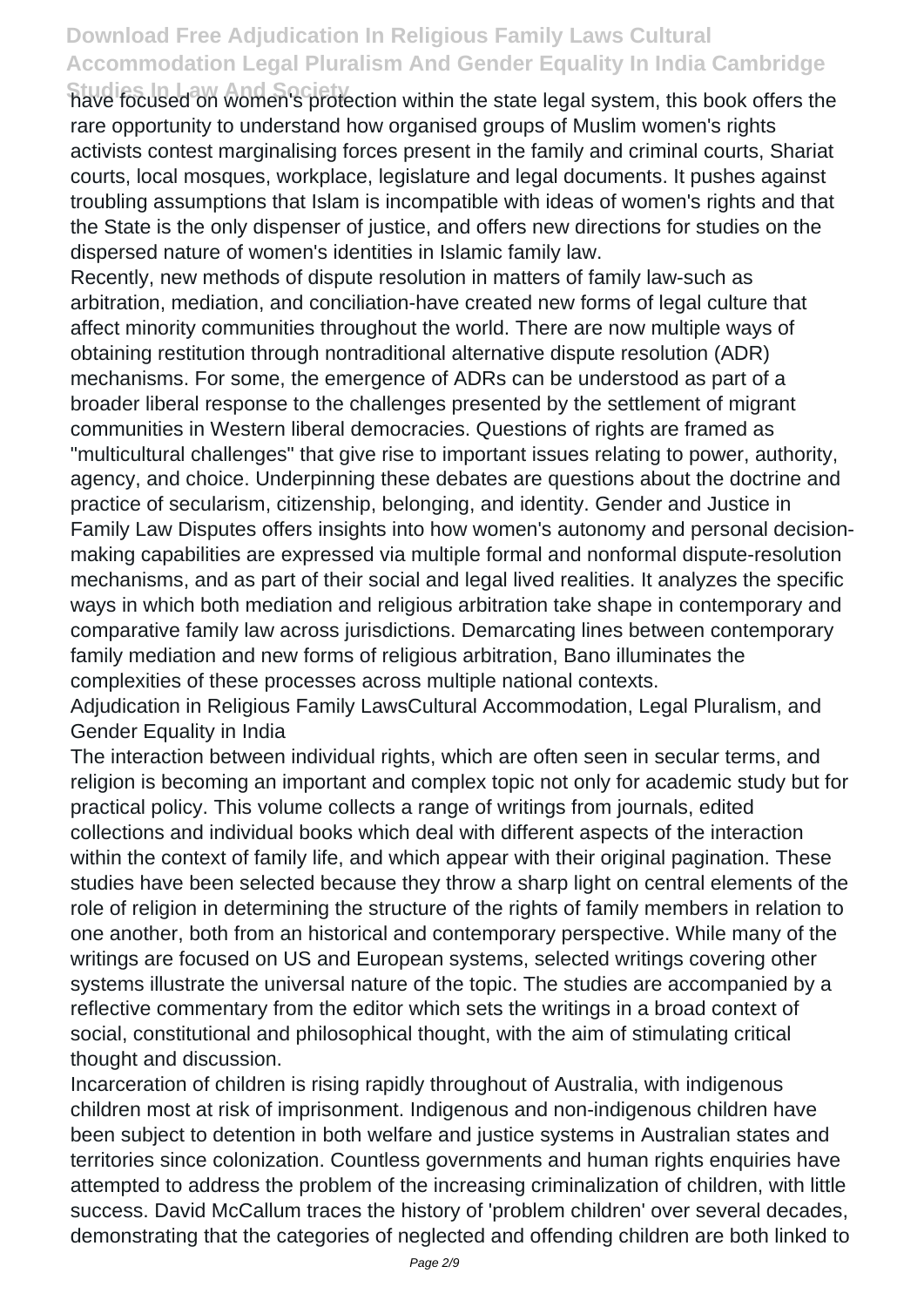**Studies In Law And Society** similar kinds of governing. Institutions and encampments have historically played a significant role in contributing to the social problems of today. This book also takes a theoretical perspective, tracking parallel developments within the human sciences of childhood and theories of race. Applying a social theoretical analysis of these events and the changing rationalities of governing, McCallum challenges our assumptions about how law and governance of children leads to their criminalization and incarceration.

This volume shows how and why legal empowerment is important for those exercising their religious rights under various jurisdictions, in conditions of legal pluralism. At the same time, it also questions the thesis that as societies become more modern, they also become less religious. The authors look beyond the rule of law orthodoxy in their consideration of the freedom of religion as a human right and place this discussion in a more plurality-sensitive context. The book sheds more light on the informal and/or customary mechanisms that explain the limited impact of law on individuals and groups, especially in non-Western societies. The focus is on discussing how religion and the exercise of religious rights may or may not empower individuals and social groups and improve access to human rights in general. This book is important reading for academics and practitioners of law and religion, religious rights, religious diversity and cultural difference, as well as NGOs, policy makers, lawyers and advocates at multicultural jurisdictions. It offers a contemporary take on comparative legal studies, with a distinct focus on religion as an identity marker.

Presents a robust defence of the essential place of stable marital families in modern liberal societies.

This accessible account of the war in Iraq argues that US military actions constituted a criminal war of aggression.

Analyses religious law in colonial India, exploring how it encouraged gender equality and a rethinking of the relationship between state and society.

This book assembles a range of work by researchers who have entered the social worlds of global organizations.

Multiculturalism is a concept that has been stretched to include a variety of political conditions, mainly in countries that have liberal democratic political systems and traditions. In this North/South 'comparison' we illuminate remedies pursued by governments and various political interests to address the binary. Tensions of culture and rights may not be the same everywhere. An interesting point of comparison is in the treatment of liberalism – often assumed in the global North to be the universal norms to be defended, whereas in the global South, liberalism itself may be viewed as the problem. Colonial histories are fraught with discriminatory legislation aimed at accommodating indigenous populations, often a trade-off for more structural redistributive justice through, for example, land reform. In Africa, for example, the codification of customary law has reinforced misogynistic and static interpretations of 'African culture'. This book will show how varied and complex the embodiment of multiculturalism as a political practice, or policy discourse in different political contexts can be, and how often the outcome of multicultural discourses creates a binary between culture and universal human rights. The aim of this book is to grapple with dislodging this binary. This book was published as a special issue of Politikon.

The first major historical account of gender politics during the Nasser era, Revolutionary Womanhood analyzes feminism as a system of ideas and political practices, international in origin but local in iteration. Drawing connections between the secular nationalist projects that emerged in the 1950s and the gender politics of Islamism today, Laura Bier reveals how discussions about education, companionate marriage, and enlightened motherhood, as well as veiling, work, and other means of claiming public space created opportunities to reconsider the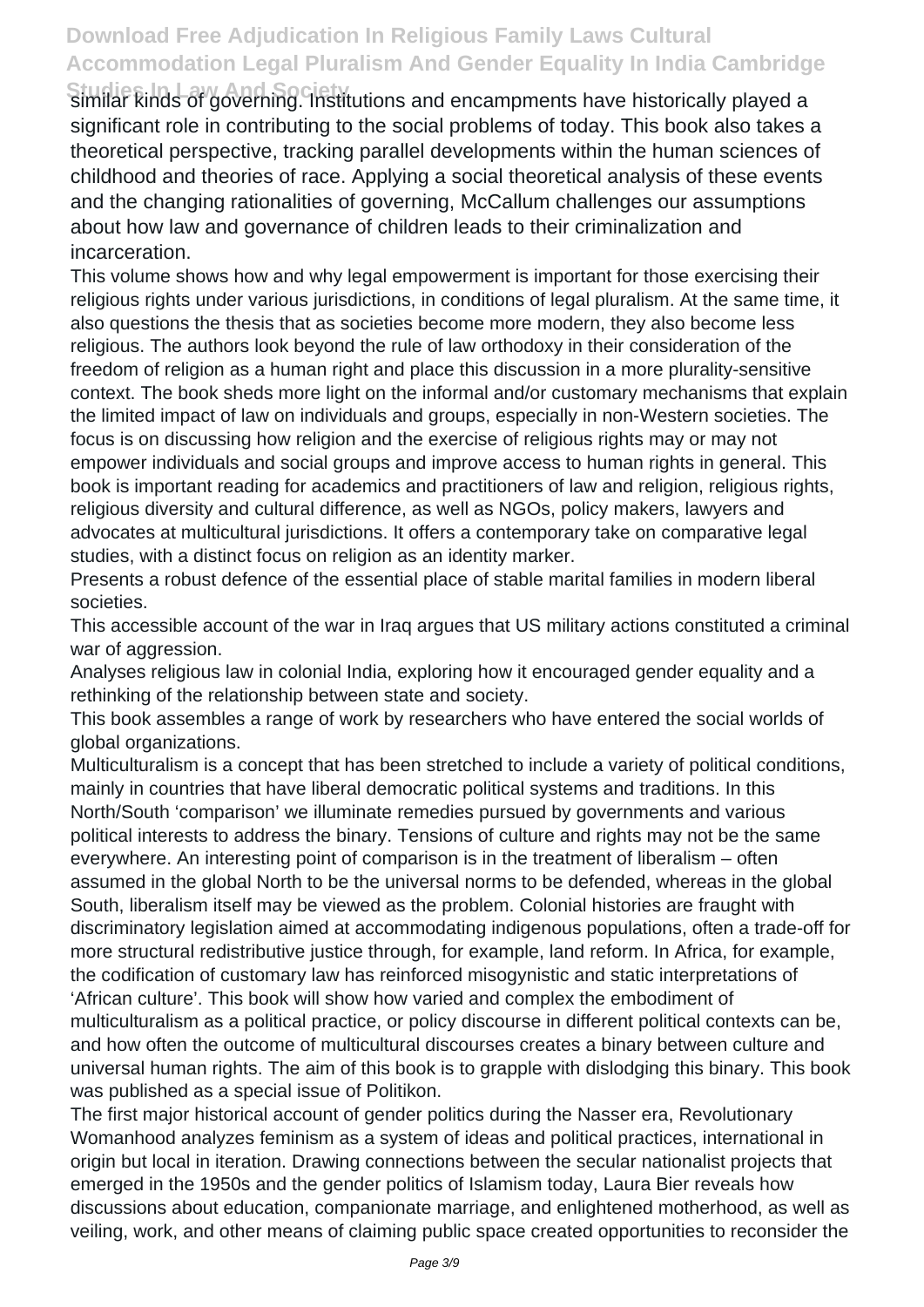**Studies In Law And Society** relationship between modernity, state feminism, and postcolonial state-building. Bier highlights attempts by political elites under Nasser to transform Egyptian women into national subjects. These attempts to fashion a "new" yet authentically Egyptian woman both enabled and constrained women's notions of gender, liberation, and agency. Ultimately, Bier challenges the common assumption that these emerging feminisms were somehow not culturally or religiously authentic, and details their lasting impact on Egyptian womanhood today.

What can lawyers and sociologists learn from each other about religion in the twenty-first century?

Examines gift exchanges as a foundational notion both in anthropology and in debates about international economic governance. This title is also available as Open Access on Cambridge Core.

Where, when, and how is the law practiced? An investigation of how truths are made in the legal system.

This book studies recent transformations in the area of law and gender in modern India. It tackles legal and social developments with regard to family life, sexuality,

motherhood, surrogacy, erotic labour, sexual harassment in the workplace and violence against women, among others. It analyses reform efforts towards women's and LGBTIQ rights and attempts to situate where a reform has taken place, by whom it was brought about, and what impact it has had on society. It engages with protagonists who shape the debate around law and gender and locate their efforts into a socio-political context, thereby showing that the discourses around law and gender are closely connected to broader debates around pluralism, secularism and religion, identity, culture, nationalism, and family. The book offers compelling evidence that the drivers of change are emerging from beyond the traditional institutions of courts and parliament, and that to understand the everyday implications of gender based reform, it is important to look beyond only these institutional sources.

Most Muslim-majority countries have legal systems that enshrine both Islam and liberal rights. While not necessarily at odds, these dual commitments nonetheless provide legal and symbolic resources for activists to advance contending visions for their states and societies. Using the case study of Malaysia, Constituting Religion examines how these legal arrangements enable litigation and feed the construction of a 'rights-versusrites binary' in law, politics, and the popular imagination. By drawing on extensive primary source material and tracing controversial cases from the court of law to the court of public opinion, this study theorizes the 'judicialization of religion' and the radiating effects of courts on popular legal and religious consciousness. The book documents how legal institutions catalyze ideological struggles, which stand to redefine the nation and its politics. Probing the links between legal pluralism, social movements, secularism, and political Islamism, Constituting Religion sheds new light on the confluence of law, religion, politics, and society. This title is also available as Open Access.

While there are many books on Islamic family law, the literature on its enforcement is scarce. This book focuses on how Islamic family law is interpreted and applied by judges in a range of Muslim countries – Sunni and Shi'a, as well as Arab and non-Arab. It thereby aids the understanding of shari'a law in practice in a number of different cultural and political settings. It shows how the existence of differing views of what shari'a is, as well as the presence of a vast body of legal material which judges can refer to, make it possible for courts to interpret Islamic law in creative and innovative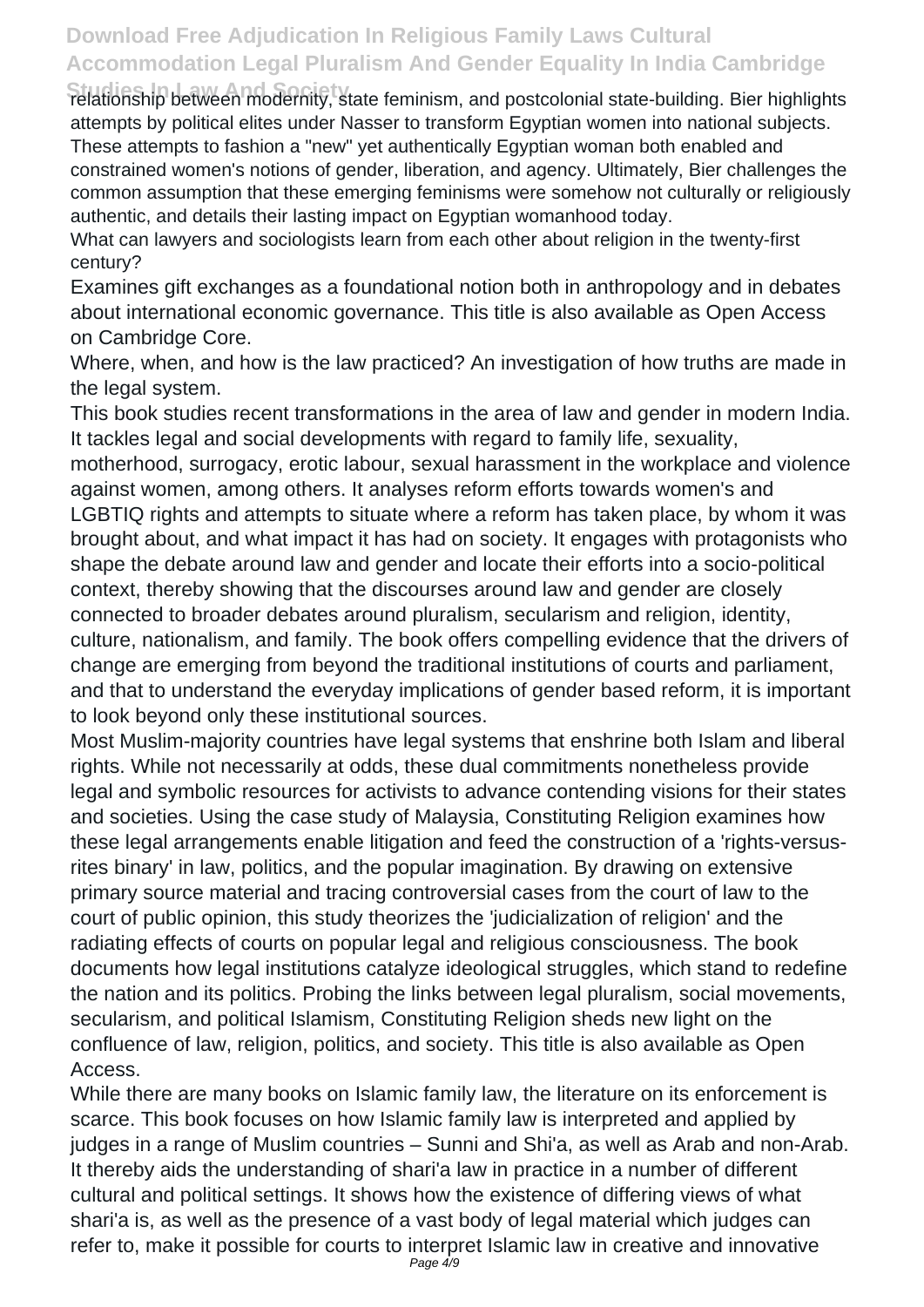Divorcing Traditions is an ethnography of Islamic legal expertise and practices in India, a secular state in which Muslims are a significant minority and where Islamic judgments are not legally binding. Katherine Lemons argues that an analysis of divorce in accordance with Islamic strictures is critical to the understanding of Indian secularism. Lemons analyzes four marital dispute adjudication forums run by Muslim jurists or lay Muslims to show that religious law does not muddle the categories of religion and law but generates them. Drawing on ethnographic and archival research conducted in these four institutions—NGO-run women's arbitration centers (mahila panchayats); sharia courts (dar ul-qazas); a Muslim jurist's authoritative legal opinions (fatwas); and the practice of what a Muslim legal expert (mufti) calls "spiritual healing"—Divorcing Traditions shows how secularism is an ongoing project that seeks to establish and maintain an appropriate relationship between religion and politics. A secular state is always secularizing. And yet, as Lemons demonstrates, the state is not the only arbiter of the relationship between religion and law: religious legal forums help to constitute the categories of private and public, religious and secular upon which secularism relies. In the end, because Muslim legal expertise and practice are central to the Indian legal system and because Muslim divorce's contested legal status marks a crisis of the secular distinction between religion and law, Muslim divorce, argues Lemons, is a key site for understanding Indian secularism.

Around the world, discriminatory legislation prevents women from accessing their human rights. It can affect almost every aspect of a woman's life, including the right to choose a partner, inherit property, hold a job, and obtain child custody. Often referred to as family law, these laws have contributed to discrimination and to the justification of gender-based violence globally. This book demonstrates how women across the world are contributing to legal reform, helping to shape non-discriminatory policies and to counter current legal and social justifications for gender-based violence. The book takes case studies from Brazil, India, Iran, Lebanon, Nigeria, Palestine, Senegal, and Turkey, using them to demosntrate in each case the varied history of family law and the wide variety of issues impacting women's equality in legislation. Interviews with prominent women's rights activists in three additional countries are also included, giving personal accounts of the successes and failures of past reform efforts. Overall, the book provides a complex global picture of current trends and strategies in the fight for a more egalitarian society. These findings come at a critical moment for change. Across the globe, family law issues are contentious. We are simultaneously witnessing an increased demand for women's equality and the resurgence of fundamentalist forces that impede reform, invoking rules rooted in tradition, culture, and interpretations of religious texts. The outcome of these disputes has enormous ramifications for women's roles in the family and society. This book tackles these complexities head on, and will interest activists, practitioners, students, and scholars working on women's rights and gender-based violence.

Argues that the shared adjudication model regarding the regulation of marriage can potentially balance cultural rights and gender equality.

This innovative Handbook provides an expansive interrogation of the spaces and places of law, exploring how we engage relationally in a material world, within which we are inter-dependent and reliant, and governed by laws in a dynamic process. It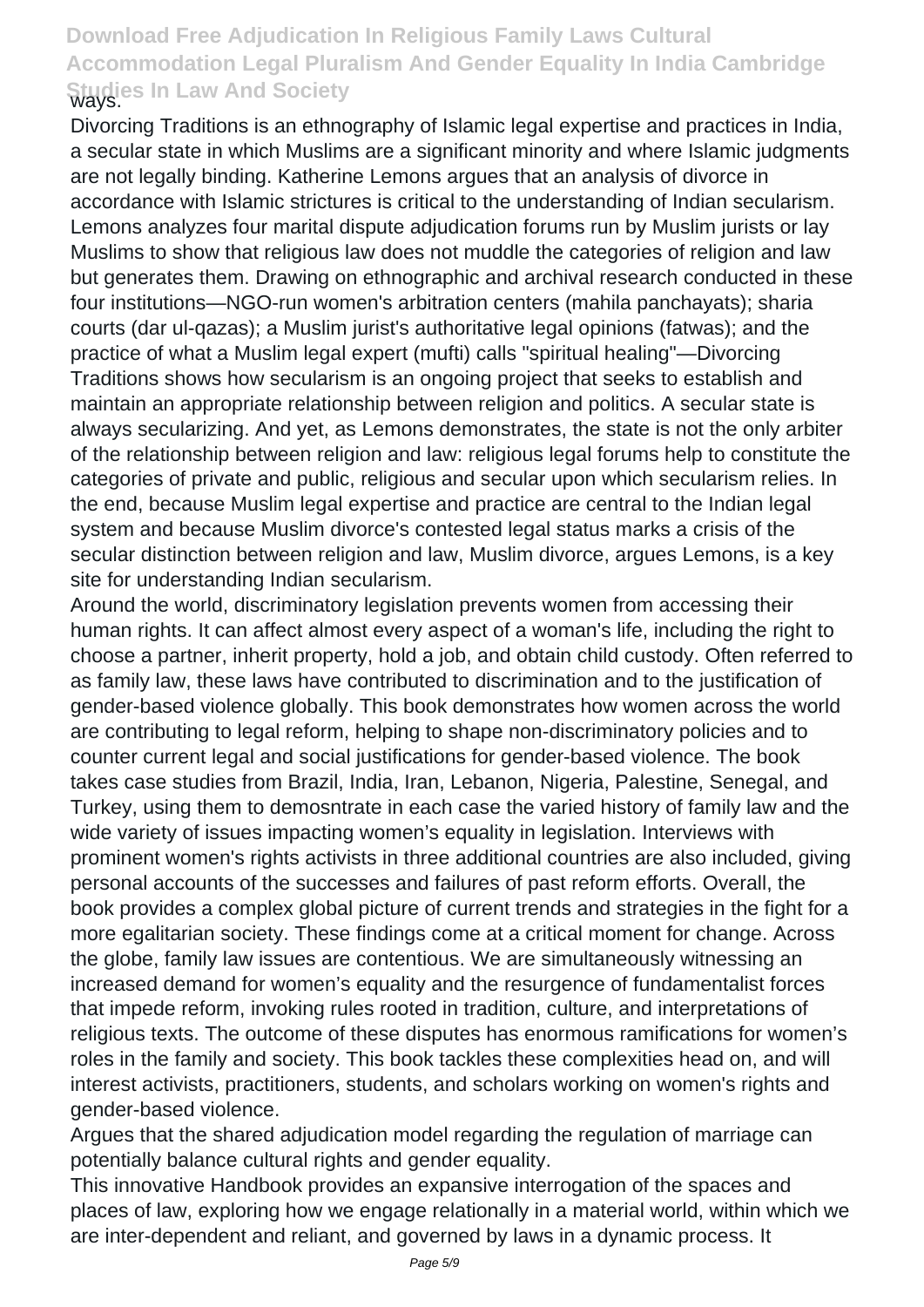**Studies In Law And Society** advances novel insights into the numerous intersections of space, place and law in our lives.

Malcolm Feeley, one of the founding giants of the law and society field, is also one of its most exciting, diverse, and contemporary scholars. His works have examined criminal courts, prison reform, the legal profession, legal professionalism, and a variety of other important topics of enduring theoretical interest with a keen eye for the practical implications. In this volume, The Legal Process and the Promise of Justice, an eminent group of contemporary law and society scholars offer fresh and original analyzes of his work. They asses the legacy of Feeley's theoretical innovations, put his findings to the test of time, and provide provocative historical and international perspectives for his insights. This collection of original essays not only draws attention to Professor Feeley's seminal writings but also to the theories and ideas of others who, inspired by Feeley, have explored how courts and the legal process really work to provide a promise of justice.

Family Law emphasizes the issues and skills most relevant to domestic relations practice. The text employs a novel and dramatic organization with three substantive units that compare the legal treatment of the parent-child relationship vs. adult intimate relationships at stages of formation, regulation, and dissolution. In keeping with the modern reorientation of the field, Family Law reflects the transition "From Partners to Parents" beginning with the creation of parent-child relationship rather than marriage. Its geographical breadth delivers more comparative materials than other texts, using examples from a variety of cultures to provoke "why don't we do this?" considerations. Each student-friendly chapter and section begins with a clear summary of current law that orients the reader before examining legal texts in detail. This structure invites theoretical critique only after a solid foundation is laid. Statutes are core to the text which gives proper emphasis to the vital skill of statutory interpretation in todays practice. Up-to-date material provides more recent cases than any other textbook. With an empirical emphasis, Family Law draws from the significant literature in sociology, psychology, anthropology and other fields so that legal analysis is grounded in real-life application. Focused questions direct students to the heart of the analysis, often using headings before questions to alert readers to the type of analysis required, for example: statutory interpretation, policy, client counseling, and moral theory. Features: Novel organization three substantive units compares legal treatment of parent-child relationship vs. adult intimate relationships considers stages of formation, regulation, and dissolution Reflects modern reorientation of the field in keeping with transition "From Partners to Parents" starts with creation of parent-child relationship rather than marriage Geographical breadth much more comparative material than current texts examples from other cultures lead to "why don't we do this?" considerations Studentfriendly organization each chapter and section begins with clear summary of current law orients students before examining legal texts invites theoretical critique after foundation is laid Statutes at the core proper emphasis on the vital skill of statutory interpretation Up-to-date more recent cases than any other textbook Empirical emphasis draws from sociology, psychology, anthropology, and other fields grounds legal analysis in real world application Focused questions direct students to the heart of the analysis use headings to alert students as to the type of analysis required (e.g., statutory interpretation, policy, client counseling, moral theory)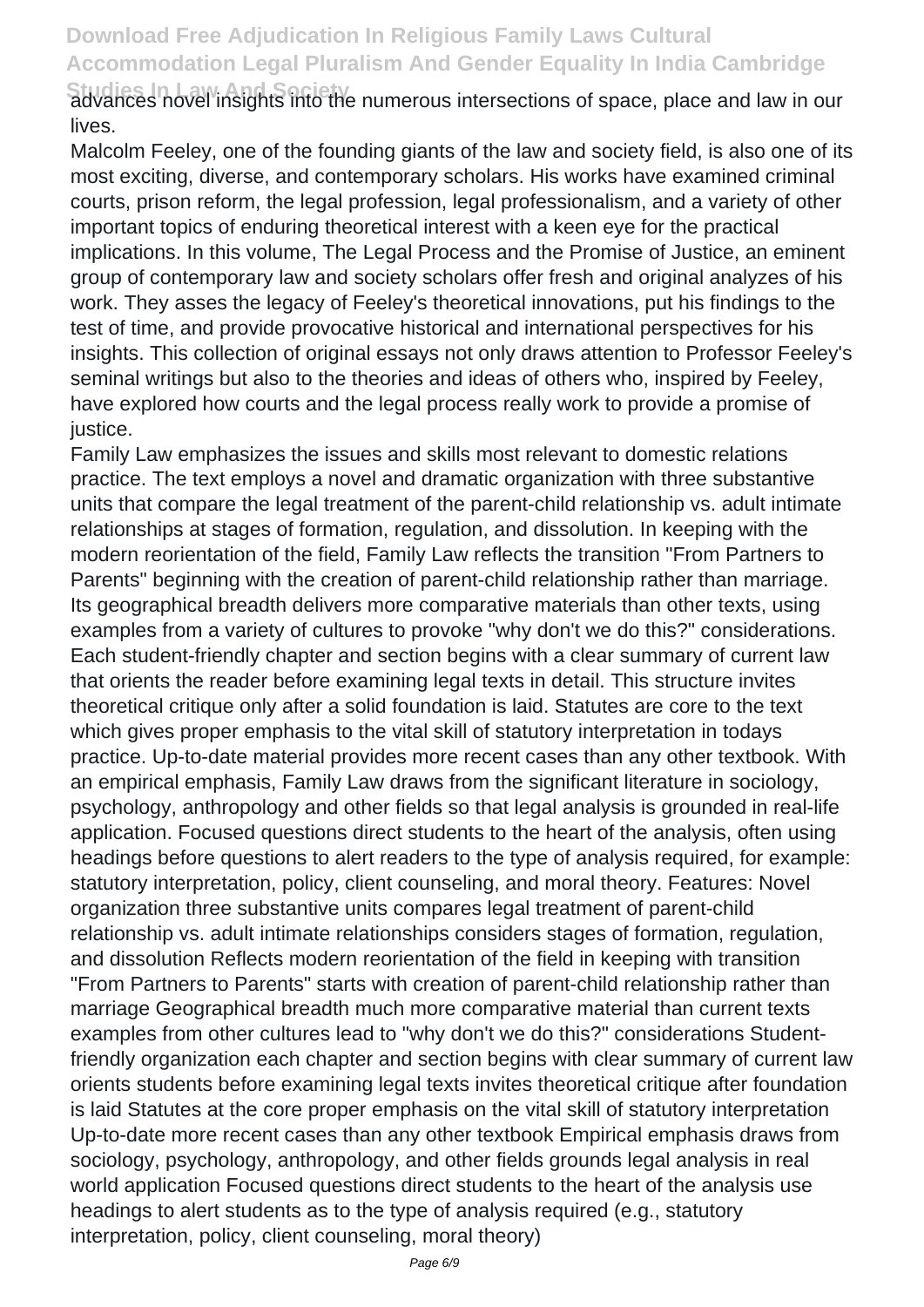**Studies In Law And Society** In recent years, there have been a number of concerns about the recognition of religious laws and the existence of religious courts and tribunals. There has also been the growing literature on legal pluralism which seeks to understand how more than one legal system can and should exist within one social space. However, whilst a number of important theoretical works concerning legal pluralism in the context of cultural rights have been published, little has been published specifically on religion. Religion and Legal Pluralism explores the extent to which religious laws are already recognised by the state and the extent to which religious legal systems, such as Sharia law, should be accommodated.

The Oxford History of Hinduism: Modern Hinduism focuses on developments resulting from movements within the tradition as well as contact between India and the outside world through both colonialism and globalization. Divided into three parts, part one considers the historical background to modern conceptualizations of Hinduism. Moving away from the reforms of the 19th and early 20th century, part two includes five chapters each presenting key developments and changes in religious practice in modern Hinduism. Part three moves to issues of politics, ethics, and law. This section maps and explains the powerful legal and political contexts created by the modern state—first the colonial government and then the Indian Republic—which have shaped Hinduism in new ways. The last two chapters look at Hinduism outside India focusing on Hinduism in Nepal and the modern Hindu diaspora.

This volume provides a comprehensive survey of the contemporary study of Islamic law and a critical analysis of its deficiencies. Written by outstanding senior and emerging scholars in their fields, it offers an innovative historiographical examination of the field of Islamic law and an idealintroduction to key personalities and concepts. While capturing the state of contemporary Islamic legal studies by chronicling how far the field has come, the Handbook also explains why certain debates recur and indicates fundamental gaps in our knowledge. Each chapter presents bold new avenues for research and will help readers appreciate thecontested nature of key concepts and topics in Islamic law. This Handbook will be a major reference work for scholars and students of Islam and Islamic law for years to come.

Governing Islam traces the colonial roots of contemporary struggles between Islam and secularism in India, Pakistan, and Bangladesh. The book uncovers the paradoxical workings of colonial laws that promised to separate secular and religious spheres, but instead fostered their vexed entanglement. It shows how religious laws governing families became embroiled with secular laws governing markets, and how calls to protect religious liberties clashed with freedom of the press. By following these interactions, Stephens asks us to reconsider where law is and what it is. Her narrative weaves between state courts, Islamic fatwas on ritual performance, and intimate marital disputes to reveal how deeply law penetrates everyday life. In her hands, law also serves many masters - from British officials to Islamic jurists to aggrieved Muslim wives. The resulting study shows how the neglected field of Muslim law in South Asia is essential to understanding current crises in global secularism.

Multi-religious and multi-ethnic democracies face the challenge of constructing accommodative arrangements that can both facilitate cultural diversity and ensure women's rights within religio-cultural groups. This thesis is an investigation of the Indian state's policy of legal pluralism in recognition of religious family laws in India. The Indian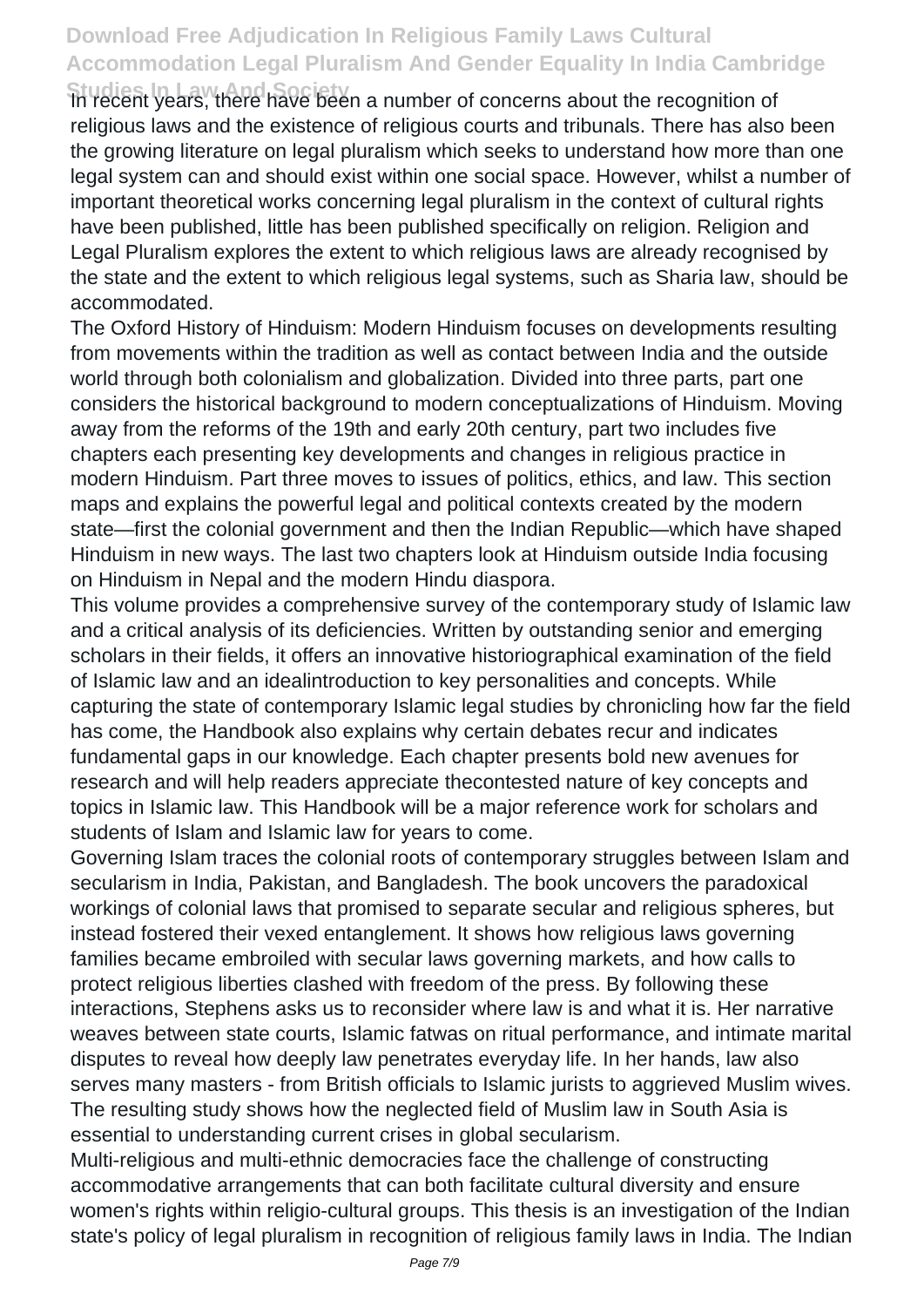Studies In Law And Societ<sup>W</sup>hat I have termed "shared adjudication" in which the state shares its adjudicative authority with internally heterogeneous religious groups and civil society in the regulation of marriage among Hindus and Muslims.

This book examines the practice of Alternative Dispute Resolution (ADR) as it stands today in the context of matrimonial disputes and for providing gender justice for women undergoing matrimonial litigation. ADR is a fairly recent but increasingly prevalent phenomenon that has significantly evolved due to the failure of the adversarial process of litigation to provide timely resolution of disputes. The book explores the merit and demerit of traditional litigation process and emergence, socio-legal framework, work environment and success rate of various ADR processes in general and for resolving matrimonial disputes in particular. It comprehensively discusses the role of various institutions and attitudes and perceptions of ADR practitioners. It analyzes the influence of patriarchal cultural assumptions of appropriate feminine behaviour and its effect on ADR practitioners like mediators and counsellors that leads to the marginalization of aggrieved womans issues. With a brief analysis of the experience and challenges faced with the way the ADR process is conducted, the focus is on probing the vulnerability of aggrieved women. The book critiques the practice of ADR as it is today and offers constructive ways forward by providing suggestions, insights, and analysis that could bring about a transformation in the way justice is delivered to women. This in-depth study is an attempt to guide decision making by bringing forth and legitimizing the battered womens voice which often goes unrepresented, in the debate about the efficacy of ADR mechanism in resolving matrimonial disputes. The book is of interest to those working for justice for women, particularly in the context of matrimonial disputes -- legal professionals, mediators, counsellors, judges, academicians, women rights activists, researchers in the field of gender and women studies, social work and law, ADR educators, policymakers and general readers who are inclined and interested in bringing a gender perspective to their area of work.

This book explores the rise of private arbitration in religious and other values-oriented communities, and it argues that secular societies should use secular legal frameworks to facilitate, enforce, and also regulate religious arbitration. It covers the history of religious arbitration; the kinds of faith-based dispute resolution models currently in use; how the law should perceive them; and what the role of religious arbitration in the United States and the western world should be. Part One examines why religious individuals and communities are increasingly turning to private faith-based dispute resolution to arbitrate their litigious disputes. It focuses on why religious communities feel disenfranchised from secular law, and particularly secular family law. Part Two looks at why American law is so comfortable with faith-based arbitration, given its penchant for enabling parties to order their relationships and resolve their disputes using norms and values that are often different from and sometimes opposed to secular standards. Part Three weighs the proper procedural, jurisdictional, and contractual limits of arbitration generally, and of religious arbitration particularly. It identifies and explains the reasonable limitations on religious arbitration. Part Four examines whether secular societies should facilitate effective, legally enforceable religious dispute resolution, and it argues that religious arbitration is not only good for the religious community itself, but that having many different avenues for faith-based arbitration which are properly limited is good for any vibrant pluralistic democracy inhabited by diverse faith groups.

Families and family law have encountered significant challenges in the face of rapid changes in social norms, demographics and political expectations. The Cambridge Companion to Comparative Family Law highlights the key questions and themes that have faced family lawyers across the world. Each chapter is written by internationally renowned academic experts and focuses on which of these themes are most significant to their jurisdictions. In taking this jurisdictional approach, the collection will explore how different countries have tackled these issues. As a result, the collection is aimed at students, practitioners and